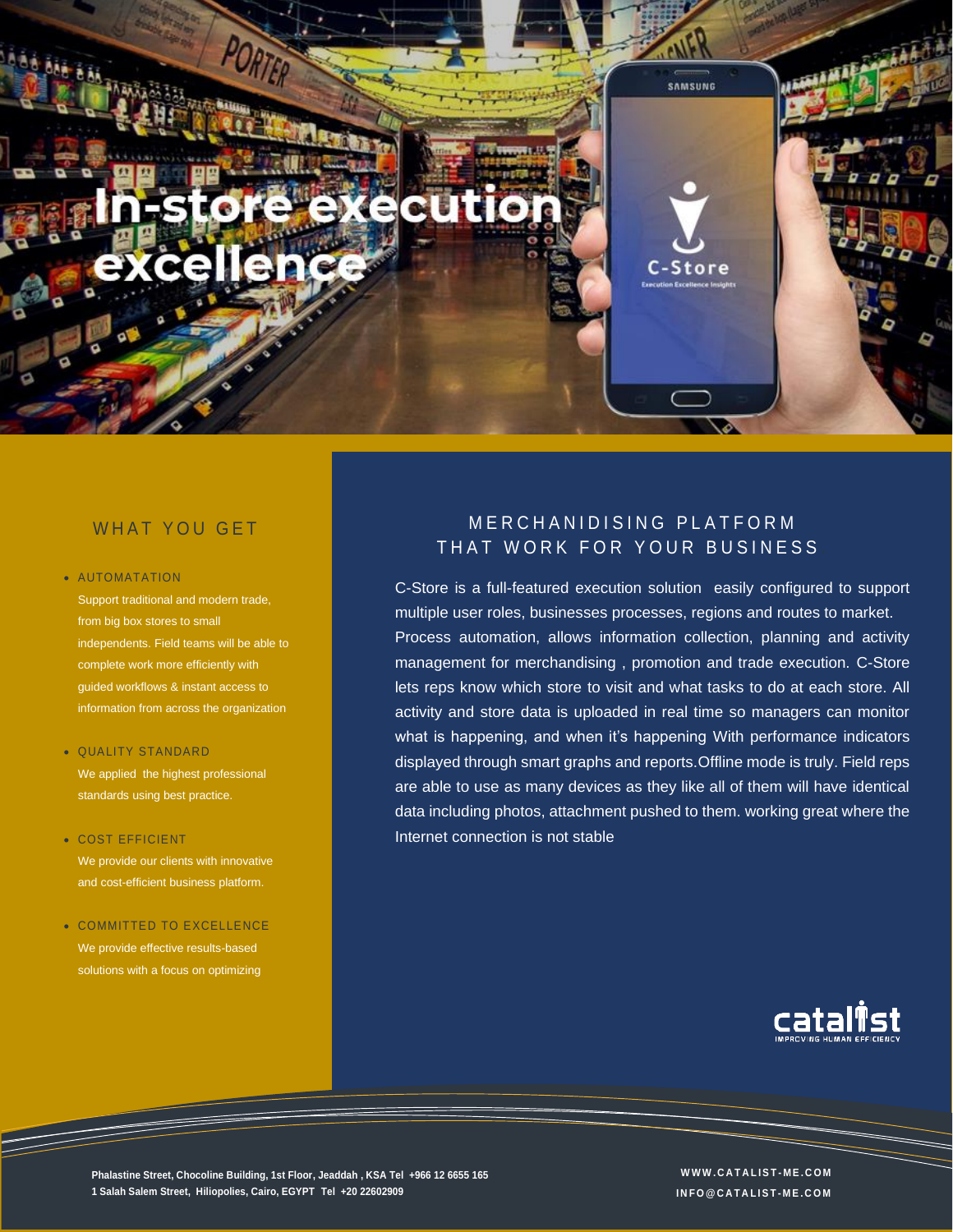

# C-STORE KEY FEATURES



**Offline/Online** Offline fuctionallity with on device logic, localized data and sync.



**Planogram** Ensure best practices and maximize shelf visibility of products on the shelve



**Avaliability Taking** Esure you do not loose sales due to stock outs, by keep tracking of products



**Image Capture**

See what is happening in the field shelves , promotions



**Price Taking** Esure you products prices are set at recommended level



**Share of Shelf** Maintaining your market share is an important measure of success.



**Insights Dashboards**

Collect and compare timed visits reports and activity fullfilment

**Promotion Compliance** Get real-time insights on promotion compliance to close execution gaps



**Instore Promotion** Instore Promotions, which results to more sales



**Stock Taking** Detect potential OOS, voids, or execution gaps inbetween store visits



**Team Supervison** Communicate with your team and review tasks completion



**Expiry/RTV Taking** Effectively tracking short expiries play a big role.



**W W W . C A T A L I S T - M E . C O M I N F O @ C A T A L I S T - M E . C O M**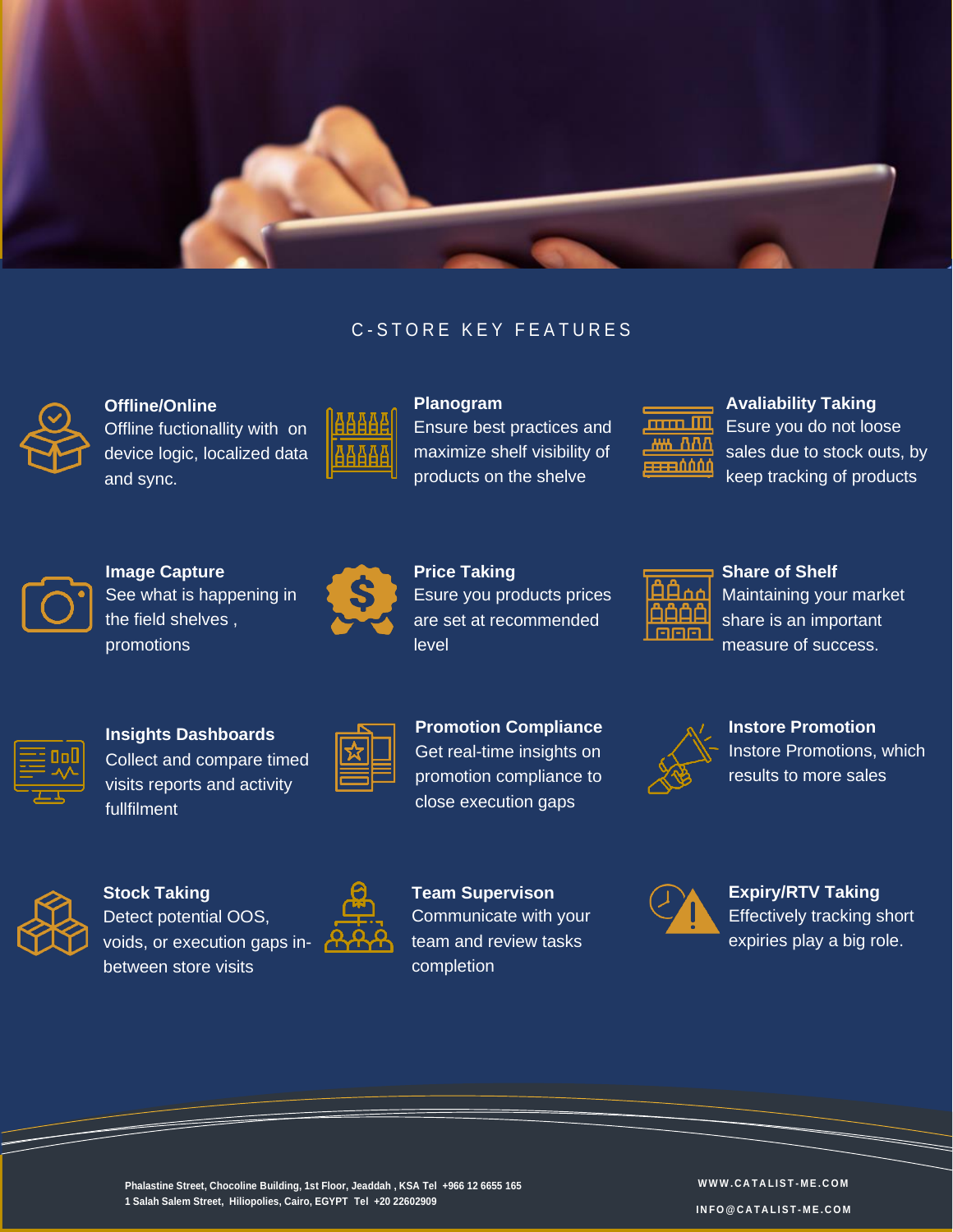

| <b>Mobile Data Collection</b>                                                                                   |                                                                            | $\&$ $\&$ Office Configuration /Data Analysis                                     |                                                          |                                                                                                   |
|-----------------------------------------------------------------------------------------------------------------|----------------------------------------------------------------------------|-----------------------------------------------------------------------------------|----------------------------------------------------------|---------------------------------------------------------------------------------------------------|
| Multiple Languages<br>Customizable text and<br>images<br><b>Notifications</b><br>Any desk support<br>integrated | Stock count<br>picklist<br>Photo tasks<br>٠                                | <b>Multiple Agencies</b><br>Users and team<br>management<br>• Role-based security | Must Stock lists<br>Store-category-based<br>Access point | Analytics & Reports<br>۰<br>Visual analysis tools<br>۰                                            |
| Geofencing<br>Day Check-in<br>* Store Check-in                                                                  | POSMC-CMC-OSDC<br>٠                                                        | Territory management<br>Unlimited store list<br>٠                                 | Categories (AP<br>Planogram)<br>• Product photos         | Photo reports<br>٠<br>Timesheet reports<br>Excel reports                                          |
| Store execution card<br>٠<br>• category-based Access<br>point<br>• Availability                                 | · NPD<br>• Competitor's activities                                         | Customizable Store<br>Channel, Chains<br>, weight, type and code                  | • Task attachments<br>• Visit permission group           | Routes creation and<br>۰<br>assignments<br>• Visit/Task Scheduling<br>and Planning from<br>office |
| • Share of Shelf<br>Planogram compliance                                                                        | • GPS & Time Tracking<br>Real time messaging<br>with Sup                   | Client lists<br><b>Product Catalog</b>                                            | • Mobile notifications                                   | Timekeeping<br>٠                                                                                  |
| Shelf Count<br><b>RTV</b><br>Expiry check                                                                       | Online/Offline Mode<br>٠<br>Image recognition<br>capability<br>• Close Day | Barcodes list, types,<br>categories, RSP and<br>SOS                               | Knowledge base<br>٠<br>Multimedia Documents              | · REST APPActivate Wir<br>Go to Settings to                                                       |

**Phalastine Street, Chocoline Building, 1st Floor, Jeaddah , KSA Tel +966 12 6655 165 1 Salah Salem Street, Hiliopolies, Cairo, EGYPT Tel +20 22602909**

 $\equiv$ 

**W W W . C A T A L I S T - M E . C O M I N F O @ C A T A L I S T - M E . C O M**